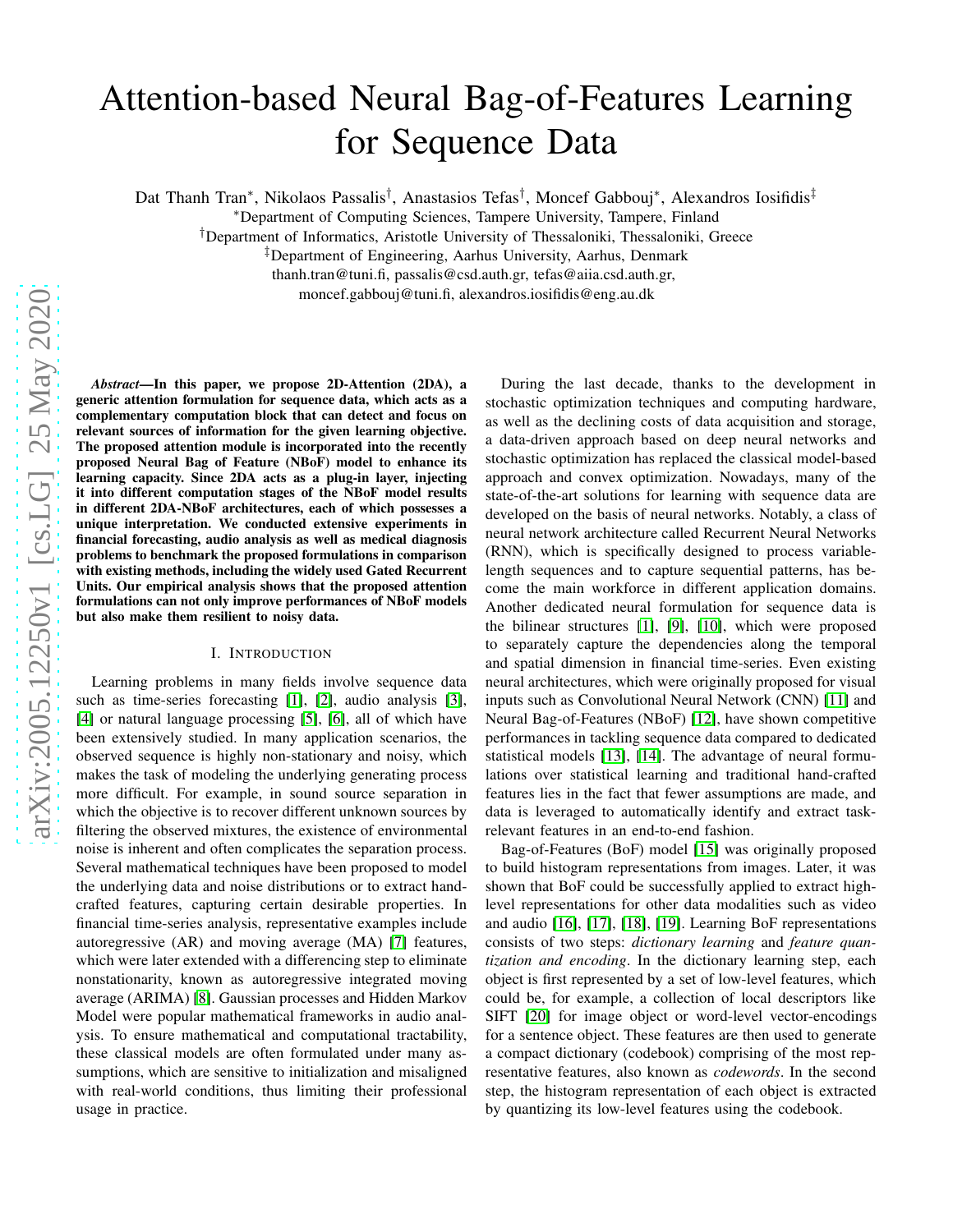Recently, Neural Bag-of-Features (NBoF) [\[12\]](#page-8-11), a neural network generalization of the BoF model, has been proposed. Similar to its predecessor, NBoF can generate a fixed-size histogram vector from variable-size inputs. This neural network generalization works as a feature extraction layer, which can be combined and optimized jointly with other neural network layers to tackle both unsupervised and supervised objectives via stochastic optimization. Since the dictionary learning step in NBoF is updated in conjunction with other layers towards the end goal of optimizing an objective function, histogram vectors synthesized by NBoF are more representative than those produced by BoF in different learning scenarios such as visual recognition, information retrieval, and financial forecasting [\[21\]](#page-9-5), [\[12\]](#page-8-11), [\[14\]](#page-8-13).

While the NBoF model works well in different learning problems, the current formulations still possess some limitations. In the aggregation step, all of the quantized features are simply averaged to form the histogram vector. For sequence data, this implies that the model only allows equal contributions of the quantized features coming from different time steps to form the output representation. Similarly, the quantization results produced by each codeword are considered equally important for every sequence in the training set. These properties limit the dictionary learning, quantization, and encoding process to fully take advantage of the data-driven approach.

To incorporate a higher degree of flexibility into the NBoF model, a weighing mechanism on a sequence level is desirable. That is, for each individual sequence, the model has the flexibility to perform a weighted sum of quantized outputs in the aggregation step, with the coefficients being adaptively changed with respect to the input sequence, or to select/discard irrelevant codewords, given the input sequence. In neural network literature, this is often achieved by having some attention mechanisms [\[22\]](#page-9-6), [\[23\]](#page-9-7), [\[10\]](#page-8-9). The idea of attention is inspired by the phenomenon observed in the human visual cortex that visual stimuli from multiple objects actively compete for neural encoding.

Although various attention mechanisms have been proposed for existing neural network architectures such as CNN [\[22\]](#page-9-6), [\[24\]](#page-9-8), LSTM [\[23\]](#page-9-7), [\[25\]](#page-9-9) or Bilinear structure [\[10\]](#page-8-9), there is yet any formulation for the NBoF model when learning with sequence data. To have a generic attention mechanism that can be applied in a plug-and-play manner, in this work, we propose 2D-Attention (2DA), a neural network module that promotes competitions among different rows or columns in the input matrix and only (soft) selects those which win for attention. We will then demonstrate that by injecting 2DA into NBoF, we can overcome those limitations mentioned previously. The contributions of our work can be summarized as follows:

• We propose a new type of attention formulation for matrix data, which is dubbed as 2DA. The proposed layer acts as a complementary computation block, which is capable of identifying relevant sources of information to perform selective masking on the given input matrix.

• We incorporate 2DA into different stages of the Neural Bag-of-Features (NBoF) model, creating various 2DA-NBoF extensions that can enhance the feature quantization or histogram accumulation step in the NBoF model. Extensive experiments were conducted in three different application domains: financial forecasting, audio analysis, and medical diagnosis, which demonstrate the effectiveness of our attention module in improving the NBoF model. In cases of noisy input, a variant of 2DA-NBoF shows resilience to noises by filtering out the noisy source of information before the feature quantization step.

The remainder of the paper is organized as follows: in Section [II,](#page-1-0) we review the NBoF model and its extensions for time-series data, as well as previously proposed attention mechanisms in the neural network literature. In Section [III,](#page-2-0) we first present the proposed attention module 2DA and its interpretation. Several extensions of the NBoF model that incorporates 2DA are then presented. In Section [IV,](#page-4-0) we provide details of our experiment protocols and quantitative analysis. Section [V](#page-8-15) concludes our work with possible future research directions.

# II. RELATED WORK

<span id="page-1-0"></span>The NBoF model [\[12\]](#page-8-11) consists of two components: a quantization layer and an accumulation layer. Each quantization neuron in the quantization layer performs like a codeword, which can be updated via BackPropagation algorithm. In the original formulation [\[12\]](#page-8-11), the Radial Basis Function (RBF) layer was used for feature quantization. Recently, it has been shown that the hyperbolic kernel is also effective for the feature quantization step [\[26\]](#page-9-10). Here we describe the original formulation with RBF layer.

Let  $K$  be the number of neurons (codewords) in the RBF layer and  $\mathbf{v}_k \in \mathbb{R}^D$  be the k-th codeword. In addition, the shape of the Gaussian function modeled by each neuron can be adjusted via parameter  $w_k$ . Let us denote the sequence of N features as  $\mathbf{X} = [\mathbf{x}_1, ..., \mathbf{x}_N] \in \mathbb{R}^{D \times N}$  with  $\mathbf{x}_n \in \mathbb{R}^D, n =$  $1, \ldots, N$ . The output of the k-th RBF neuron given the input feature  $x_n$  is the following:

$$
\phi_{n,k} = \frac{\exp(-\|(\mathbf{x}_n - \mathbf{v_k}) \odot \mathbf{w}_k\|_2)}{\sum_{m=1}^K \exp(-\|(\mathbf{x}_n - \mathbf{v}_m) \odot \mathbf{w}_m\|_2)}
$$
(1)

where  $\odot$  denotes element-wise product and  $\mathbf{w}_k \in \mathbb{R}^D$  is the learnable weight vector that enables the shape of Gaussian kernel associated with the  $k$ -th RBF neuron to change.

As the sequence  $X$  goes through the quantization layer, each feature  $\mathbf{x}_n$  is quantized as  $\boldsymbol{\phi}_n = [\phi_{n,1}, \dots, \phi_{n,K}]^T \in \mathbb{R}^K$ , producing a sequence of quantized features  $\boldsymbol{\Phi} = [\boldsymbol{\phi}_1, \dots, \boldsymbol{\phi}_N] \in$  $\mathbb{R}^{K \times \bar{N}}$ . The accumulation layer aggregates the information in Φ by calculating the averaged quantized feature:

$$
\mathbf{y} = \frac{1}{N} \sum_{n=1}^{N} \boldsymbol{\phi}_n \tag{2}
$$

There have been few extensions of NBoF model for sequence data. For example, Temporal Neural Bag-of-Features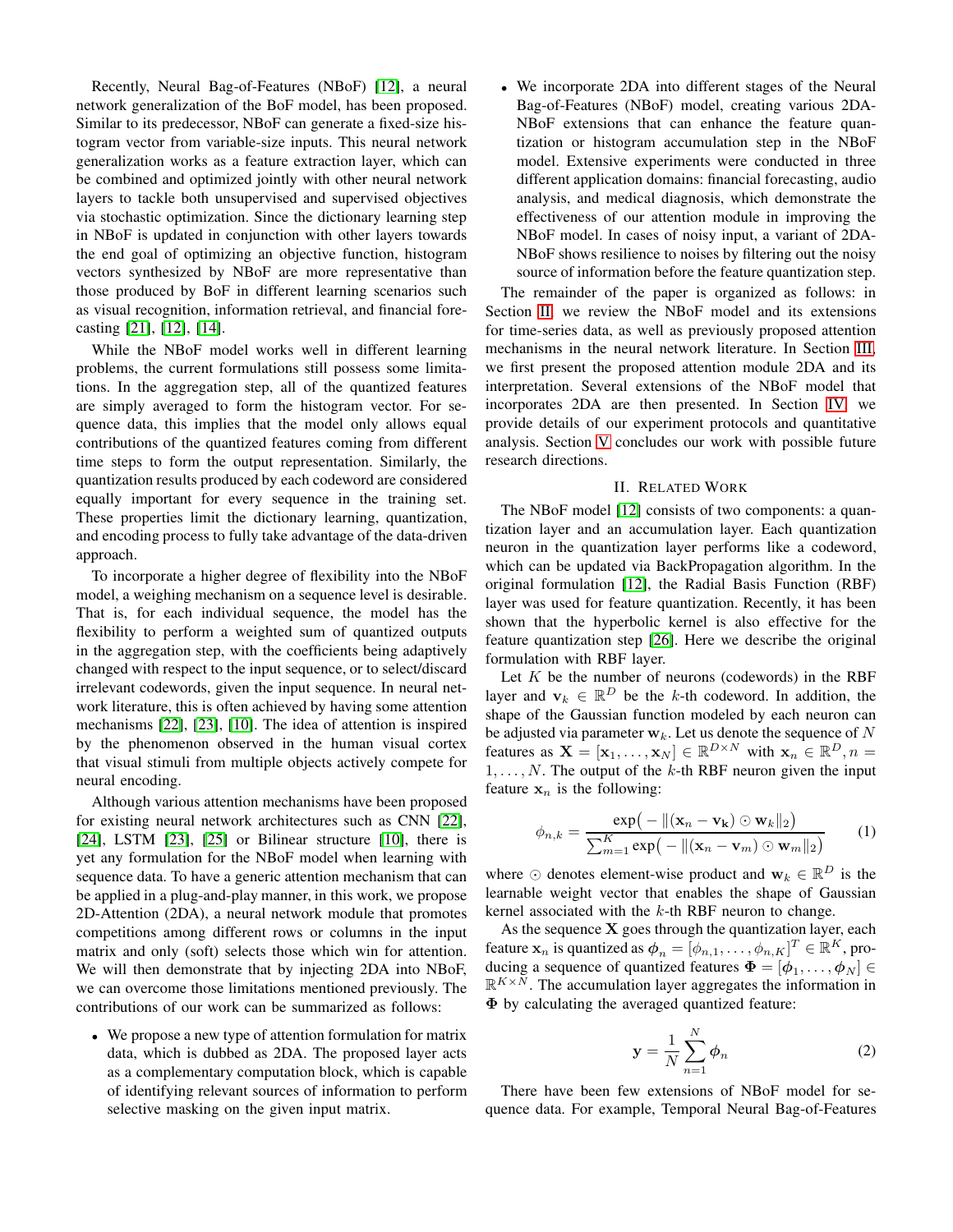(TNBoF) model with different specialized codebooks has been proposed in [\[27\]](#page-9-11) to capture both short-term and long-term temporal information in financial time-series. In [\[26\]](#page-9-10), the authors derived the logistic formulation of the NBoF model using the hyperbolic kernel instead of the RBF kernel for the quantization step and proposed an adaptive scaling mechanism which showed significant improvements in training stability and performance of the NBoF networks.

While the attention mechanism was biologically inspired from the perspective of visual processing, this technique has also inspired and advanced several works in sequence data analysis, notably in sequence-to-sequence learning tasks. The first attention formulation applied to sequence data was proposed in [\[6\]](#page-8-5) for tackling machine translation tasks. In this formulation, the authors proposed to construct the context vectors in Sequence-to-sequence Recurrent Neural Network model by selectively combining some hidden states, rather than using the last hidden state as the context vector. The selection coefficients, also known as attention weights, are computed adaptively based on the given input sequence, and updated jointly with other parameters during stochastic optimization.

The successful application of attention mechanism in machine translation tasks has led to the emergence of other attention formulations, which are designed to capture different types of salient information in sequence data. For example, in [\[28\]](#page-9-12), the authors proposed a formulation that can detect pseudo-periods in certain types of time-series, such as energy consumption or meteorology data. To predict the future stock index, a dual-stage attention mechanism was proposed in [\[25\]](#page-9-9) for RNN to actively select relevant exogenous series and temporal instances. Similarly, to highlight and focus on important temporal events in Limit Order Book, the authors in [\[10\]](#page-8-9) proposed a method to calculate attention masks for bilinear networks. Although an attention formulation has been proposed for the convolutional NBoF model in [\[24\]](#page-9-8) to estimate the true color of images capturing by different devices, this formulation only works with image data. To the best of our knowledge, there has been no attention formulation for the NBoF model to tackle sequence data.

## III. PROPOSED METHODS

<span id="page-2-0"></span>In this Section, we will first present 2D-Attention (2DA), our proposed attention calculation for matrix data. Then, we will show how 2DA can be used to address different limitations of the NBoF model as described in Section [I.](#page-0-0) Throughout the paper, we denote scalar values by either lower-case or upper-case characters  $(a, b, A, B, \ldots)$ , vectors by lower-case bold-face characters  $(x, y, \dots)$ , matrices by upper-case boldface characters  $(X, Y, \dots)$ , and mathematical functions by calligraphy characters  $\mathcal{F}, \mathcal{G}, \ldots$  In addition, we use  $x_{mn}$  to denote the element at position  $(m, n)$  in a matrix **X**.

# *A. 2D-Attention*

A matrix  $S \in \mathbb{R}^{M \times N}$  is a second-order tensor which has two modes, with  $M$  and  $N$  are the dimensions of the first and second mode, respectively. The matrix representation provides a natural way to represent a signal with two different sources of information. For example, a multivariate time-series is represented by a matrix with one mode representing the temporal dimension, and the other mode represents different sources that generate individual series.

The general idea of attention mechanism is to highlight important elements in the data while discarding irrelevant ones. For data represented as a matrix S, rather than considering each element in S individually, we would like to actively select certain columns or rows of S while discarding the others. This is because columns or rows of S usually form coherent subgroups of the data. For example, discarding some temporal events or some individual series in a multivariate series corresponds to removing some rows or columns, depending on the orientation of the matrix.

To adaptively determine and focus on different columns or rows of a matrix, we propose 2D-Attention (2DA), with the functional form denoted by  $\mathcal{F}_{2DA}$ . This function takes a matrix  $\mathbf{S} \in \mathbb{R}^{M \times N}$  as the input, and returns  $\tilde{\mathbf{S}} \in \mathbb{R}^{M \times N}$  as the output. That is:

$$
\tilde{\mathbf{S}} = \mathcal{F}_{2DA}(\mathbf{S}) \tag{3}
$$

S can be considered as a filtered version of S, where irrelevant columns of S with respect to the learning problem are zeroed out. Here we should note that  $\mathcal{F}_{2DA}$  performs adaptive attention with respect to columns of S. To focus on different rows of S, we can simply apply  $\mathcal{F}_{2DA}$  to the transpose of S.

The selection or rejection of the columns of S is conducted via element-wise matrix multiplications as follows:

<span id="page-2-1"></span>
$$
\tilde{\mathbf{S}} = \tau (\mathbf{S} \odot \mathbf{A}) + (1 - \tau) \mathbf{S} \tag{4}
$$

where  $\mathbf{A} \in \mathbb{R}^{M \times N}$  denotes the attention mask with values in the range  $[0, 1]$ . Each column in A encodes the importance of the corresponding column in S. That is, the attention mask contains values that are close to 1 corresponding to those columns in S that contain important information for the downstream learning task and vice versa. In Eq.[\(4\)](#page-2-1), parameter  $\tau \in \mathbb{R}$ , which is jointly optimized with other parameters, is used to allow flexible control of the attention mechanism: when S contains redundant or noisy information in its columns, the effect of attention mask  $A$  is enabled by pushing  $\tau$  close to 1; on the other hand, when every column of S is necessary, i.e., there is no need for attention, pushing  $\tau$  close to 0 will disable the effect of **A**. The necessity of attention is thus automatically determined by optimizing  $\tau$ with respect to a given problem.

To calculate the attention mask A, the proposed 2DA method learns to measure the relative importance between columns of S via a specially designed weight matrix  $W \in$  $\mathbb{R}^{N \times N}$ : all elements of W are learnable, i.e., they are updated during stochastic optimization, except the diagonal elements, which are fixed to  $1/N$ . The attention mask is calculated as follows: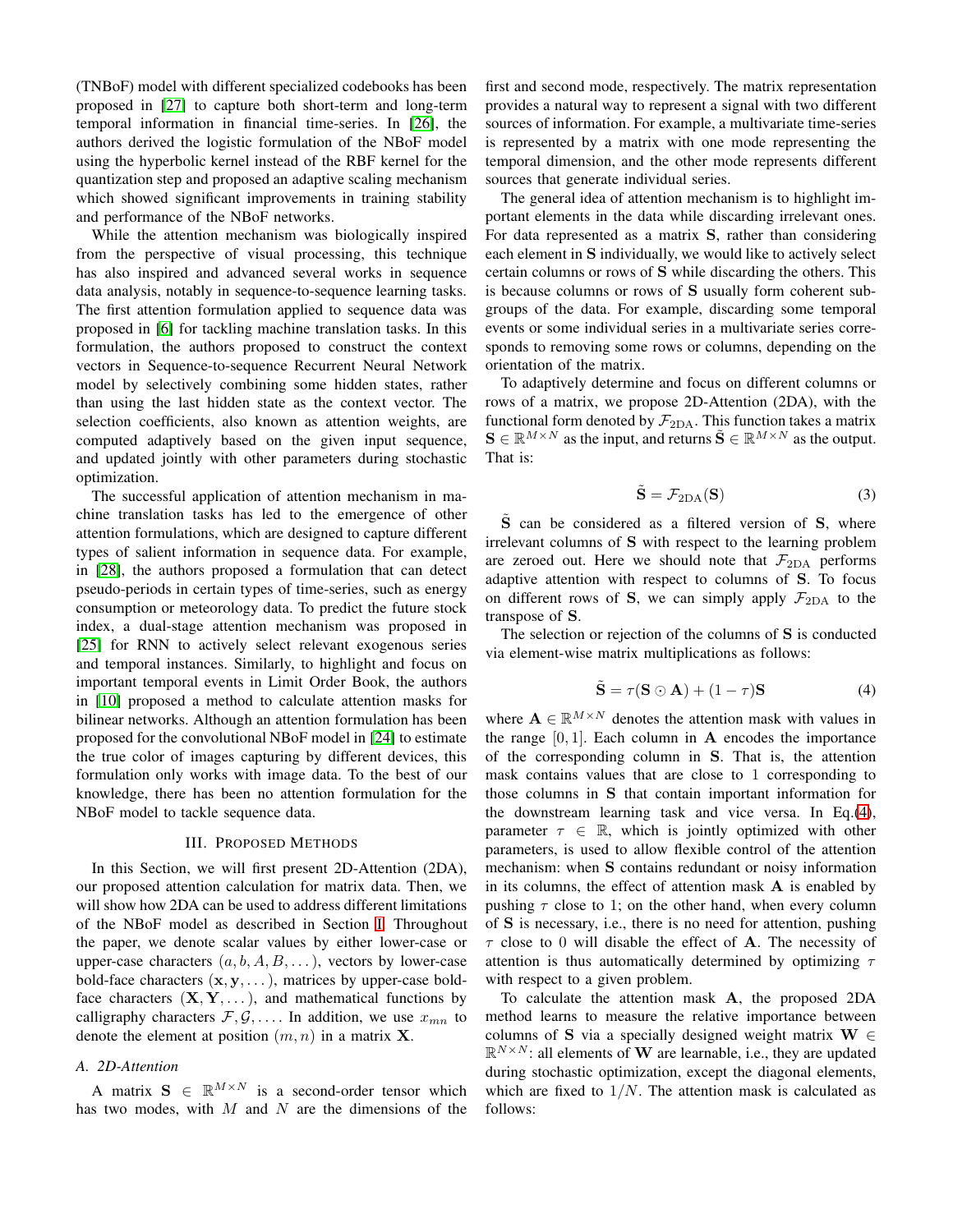

<span id="page-3-0"></span>Fig. 1. Illustration of the proposed attention formulation (2DA) and different attention-based NBoF models

$$
\mathbf{A} = \mathcal{G}(\mathbf{Z}) \mathbf{Z} = \mathbf{SW}
$$
\n(5)

where  $\mathcal{G}(Z)$  denotes the soft-max function that is applied to every row of  $Z$ . That is, every element of  $A$  is non-negative, and each row of A sums up to 1. Similar to other attention formulations [\[25\]](#page-9-9), [\[6\]](#page-8-5), [\[22\]](#page-9-6), we use soft-max normalization to promote competitions between different columns of Z.

As mentioned previously, the weight matrix  $W$  is used to measure the relative importance between columns of S, which is encoded in Z, and thus A. In order to see this, let us denote by  $\mathbf{s}_n \in \mathbb{R}^M$  and  $\mathbf{z}_n \in \mathbb{R}^M$  the *n*-th column of S and Z, respectively. Since  $\mathbf{Z} = \mathbf{SW}$ , the *n*-th column of  $\mathbf{Z}$ , i.e.,  $\mathbf{z}_n$ , is calculated as the weighted combination of  $N$  columns of S, with the weight of the *n*-th column always equal to  $1/N$ since the diagonal elements of W are fixed to  $1/N$ . In this way, element  $z_{mn}$  (in **Z**) encodes the relative importance of  $s_{mn}$  (in S) with respect to other  $s_{mk}$ , for  $k \neq n$ .

# *B. Attention-based Neural Bag-of-Features*

In this subsection, we will show how the proposed attention module 2DA can be used to address different limitations of the NBoF model described in Section [I.](#page-0-0)

Codeword Attention: in the NBoF model, quantization results produced by each quantization neuron (codeword) are

considered equally important for every input sequence. This property limits the feature quantization step to fully take advantage of the data-driven approach. In order to overcome this limitation, the proposed 2DA block can be applied to the quantized features to highlight or discard the outputs of certain quantization neurons. By doing so, the NBoF model is explicitly encouraged to learn a subset of specialized codewords for a given input pattern.

Particularly, given the quantized features denoted by  $\Phi \in$  $\mathbb{R}^{K \times N}$  as described in Section [II,](#page-1-0) we propose to apply attention to the rows of  $\Phi$  because the first mode of  $\Phi$  with dimension  $K$  denotes the number of quantization neurons or codewords. Since 2DA operates on the columns of the input matrix, the attention-based quantized features is calculated as follows:

$$
\Phi_{\text{CA}} = \mathcal{F}_{\text{2DA}}(\Phi^{\text{T}})
$$
 (6)

where  $\Phi^T$  denotes the transpose of  $\Phi$ .

Temporal Attention: another limitation of the NBoF model lies in the aggregation step. In order to produce a fixed-length representation of the input sequence, the aggregation step in the NBoF model simply computes the mean of quantized features along the temporal mode. In this way, the NBoF model only allows equal contributions of all quantized features, disregarding the temporal information. In fact, the idea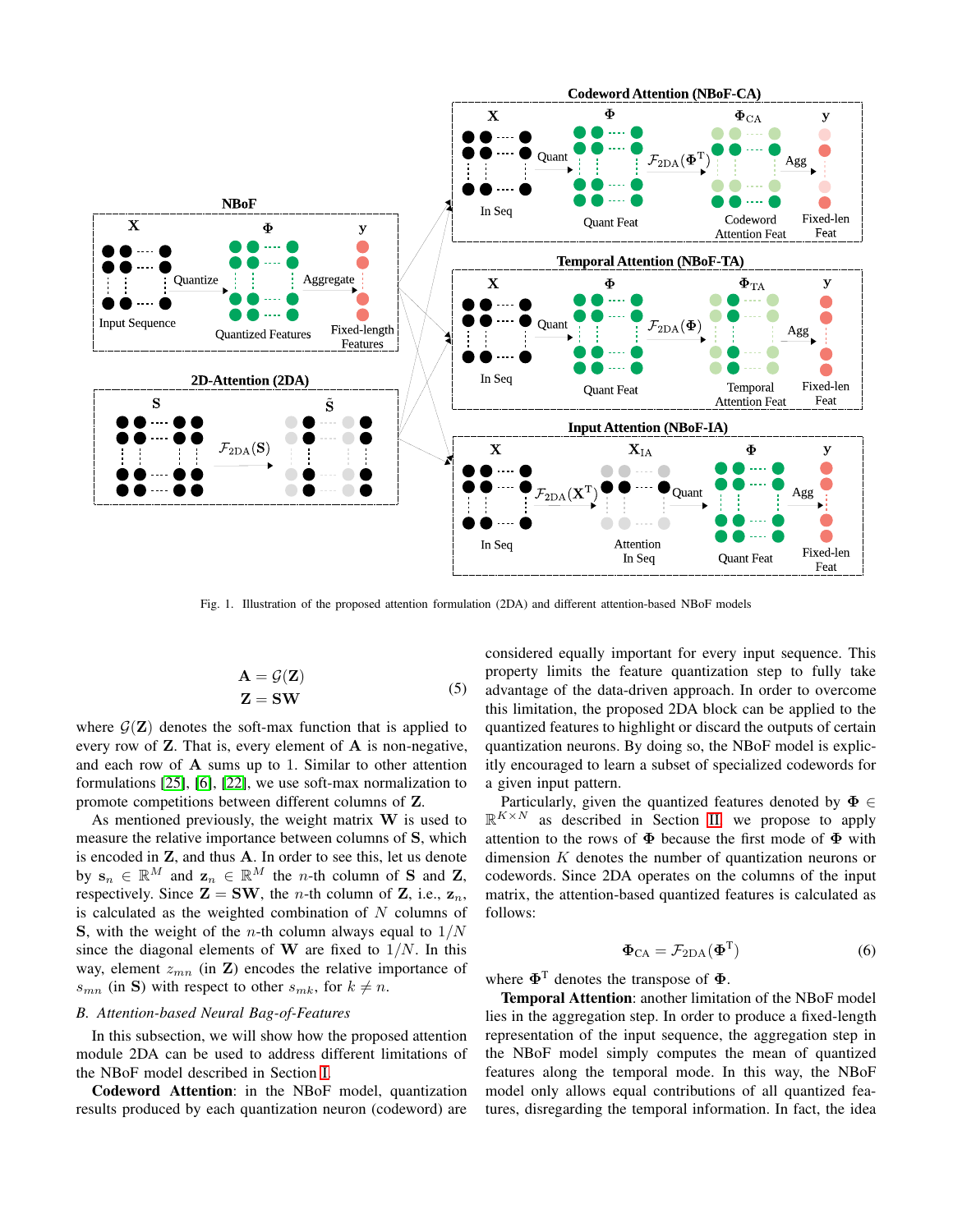of giving different weights to different time instances has been adopted in previous works under different formulations [\[10\]](#page-8-9), [\[25\]](#page-9-9). Using our proposed 2DA formulation, it is straightforward to enable the NBoF model to attend to salient temporal information as follows:

<span id="page-4-1"></span>
$$
\Phi_{TA} = \mathcal{F}_{2DA}(\Phi) \tag{7}
$$

Since each column of  $\Phi$  contains quantized features of each time step, to obtain temporal attention-based features  $\Phi_{TA}$  we simply apply  $\mathcal{F}_{2DA}$  to  $\Phi$  as in Eq. [\(7\)](#page-4-1).  $\Phi_{TA}$  is then averaged along the second dimension to produce the fixed-length representation of the input sequence. Although we still perform averaging in the aggregation step, the fixedlength representation is no longer the average of the quantized features, but a weighted average. This is because each time instance (column) in  $\Phi_{TA}$  has been scaled by different factors via the attention mechanism.

Input Attention: noisy data is an inherent problem in many real-world applications. Noises might surface during the data acquisition process, such as ambient noise in audio signals or power line interference and motion artifacts in Electrocardiogram signals. In other scenarios, noises are inherent in the problem formulation since the relevance between the input sources and the targets might be unclear. For example, in stock prediction, it is intuitive to use related stocks' data, e.g., those coming from the same market sector, as the input to construct forecasting models, although some of them might be irrelevant to the movement of the target stock.

The proposed attention mechanism can also be used to filter out potential noisy series in a multivariate series as follows:

$$
\mathbf{X}_{IA} = \mathcal{F}_{2DA}(\mathbf{X}^{T})
$$
 (8)

where  $\mathbf{X} \in \mathbb{R}^{D \times N}$  denotes an input sequence of N steps of the NBoF model as specified in Section [II.](#page-1-0) Since we would like to apply attention over the individual series (rows of  $X$ ),  $\mathcal{F}_{2DA}$  is applied to the transpose of **X**.

<span id="page-4-0"></span>The proposed attention variants of the NBoF model are illustrated in Figure [1.](#page-3-0)

# IV. EXPERIMENTS

In this section, we provide detailed descriptions and results of our empirical analysis, which demonstrate the advantages of attention-based NBoF models proposed in Section [III.](#page-2-0) Experiments were conducted in different types of sequence data, namely financial time-series in stock movement prediction problem, Electrocardiogram (ECG) and Phonocardiogram (PCG) in heart anomaly detection problems, and audio recording in music genre recognition and acoustic scene classification problems.

The experiments were conducted with the recently proposed logistic formulation of the NBoF model [\[26\]](#page-9-10), i.e., the hyperbolic kernel was used in the quantization layer. In addition, we also experimented with the temporal variant of the NBoF model as proposed in [\[27\]](#page-9-11) with a long-term and a short-term codebook. This variant is denoted as TNBoF. The codebook attention, temporal attention, and input attention when applied to the NBoF model are denoted as NBoF-CA, NBoF-TA, and NBoF-IA, respectively. The corresponding attention variants for the TNBoF model are denoted as TNBoF-CA, TNBoF-TA, and TNBoF-IA. In addition to the NBoF and TNBoF models serving as the baseline models, we also evaluated RNN models using Gated Recurrent Units (GRU) [\[5\]](#page-8-4).

# <span id="page-4-2"></span>*A. Financial Forecasting Experiments*

Although extensively studied over the last decades, financial forecasting still remains as the most challenging tasks among time-series predictions [\[29\]](#page-9-13). This is due to the complex dynamics of the financial markets, which make the observed data highly stationary and noisy. For this reason, we selected the stock movement prediction problem in FI2010 dataset [\[2\]](#page-8-1) as a representative problem in time-series forecasting. FI2010 is the largest publicly available Limit Order Book (LOB) dataset, which contains approximately 4.5 million order events. The limit orders came from 5 Finnish stocks traded in Helsinki Exchange (operated by NASDAQ Nordic) over 10 business days. At each time instance, the dataset provides information (the prices and volumes) of the top 10 levels, leading to a 40-dimensional vector representation.

The FI2010 dataset is used to investigate the problem of mid-price movement prediction in the next  $H = \{10, 20, 50\}$ order events. The mid-price at a given time instance is the average between the best buy and best sell prices. This quantity is a virtual price since no trade can happen at this particular price at the given time instance. The movement of mid-price (stationary, increasing, decreasing) reflects the dynamic of the LOB and the market, thus plays an important role in financial analysis. The dataset provides the movement labels, given the future horizon  $H = \{10, 20, 50\}$ . Details regarding the FI2010 dataset and LOB can be found in [\[2\]](#page-8-1).

We followed the same experimental setup proposed in [\[10\]](#page-8-9), which used the first 7 days for training the models and the last 3 days to test the performances. Due to the imbalanced nature of the problem, we reported averaged F1 score per movement as the main performance metric, similar to prior experiments [\[1\]](#page-8-0), [\[10\]](#page-8-9). Detailed information about the training hyper-parameters and the network architectures is provided in the Appendix.

The experiment results for FI2010 are shown in Table [I.](#page-5-0) In the second column of Table [I,](#page-5-0) we list the performances of all models without using any convolution layers as the preprocessing layers. That is, the results in the second column of Table [I](#page-5-0) are produced by architectures consisting of only the layer of interests (such as GRU, NBoF, and so on), plus the fully connected layers for generating predictions. In this setting, the GRU models outperform all variants of the NBoF model. This is expected since the NBoF model, by construction, is not designed to capture local features and long-term dependency in the input sequence. We can easily observe that this limitation can be partially overcome with the TNBoF variant, which uses two separate codebooks to capture the short-term and long-term dependency. By applying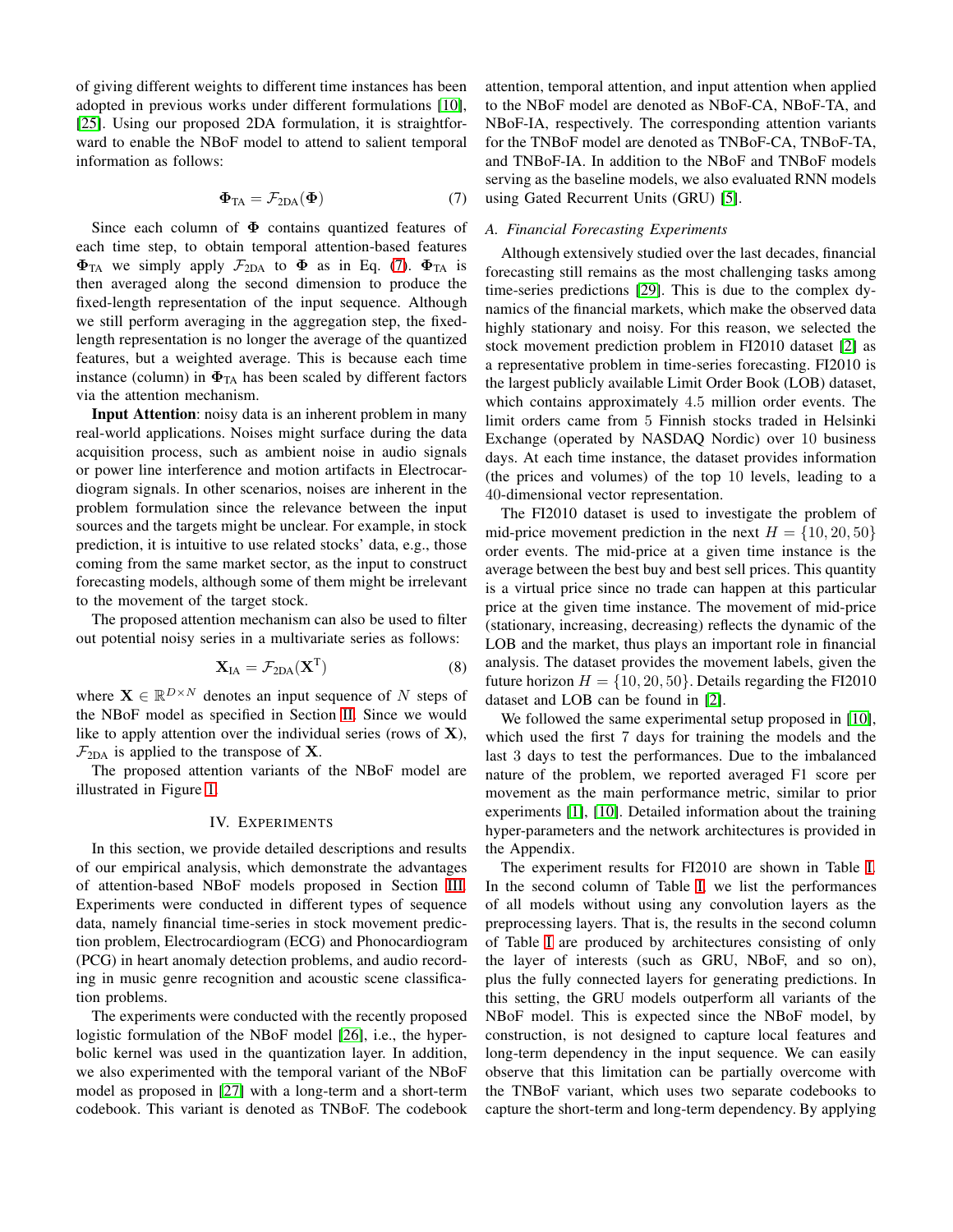#### TABLE I

<span id="page-5-0"></span>RESULTS ON THE FI2010 DATASET. THE SECOND COLUMN SHOWS PERFORMANCES (AVERAGED F1 IN %) OF ALL MODELS WITHOUT USING ANY CONVOLUTION LAYER AS PREPROCESSING LAYERS. THE THIRD COLUMN SHOWS THE CORRESPONDING PERFORMANCES (AVERAGE F1 IN %) WHEN ADDITIONAL CONVOLUTION LAYERS WERE USED AS PREPROCESSING LAYERS. THE BEST RESULTS IN EACH COLUMN ARE HIGHLIGHTED IN BOLD-FACE

| <b>Models</b>                  | without conv                    | with conv                       |
|--------------------------------|---------------------------------|---------------------------------|
| Prediction Horizon $H = 10$    |                                 |                                 |
| $GRU$ [5]                      | $60.92 \pm 00.09$               | $62.21 \pm 00.30$               |
| <b>NBoF</b> [26]               | $33.07 \pm 00.66$               | $66.34 \pm 00.60$               |
| NBoF-CA (our)                  | $40.81 \pm 00.05$               | $67.56 \pm 00.02$               |
| NBoF-TA (our)                  | $40.83 \pm 00.21$               | $67.98 \pm 00.09$               |
| <b>TNBoF</b> [27]              | $36.66 \pm 00.51$               | $66.74 \pm 00.36$               |
| TNBoF-CA (our)                 | $45.61 \pm 00.16$               | $67.76 \pm 00.05$               |
| TNBoF-TA (our)                 | $45.97 \pm 00.15$               | $67.88{\scriptstyle\pm00.13}$   |
| Prediction Horizon $H = 20$    |                                 |                                 |
| $GRU$ [5]                      | $51.61 \pm 00.25$               | $53.83 \pm 00.14$               |
| <b>NBoF</b> [26]               | $38.06 \pm 00.53$               | $58.85 \pm 00.05$               |
| NBoF-CA (our)                  | $40.08 \scriptstyle{\pm 00.07}$ | $59.31{\scriptstyle \pm 00.44}$ |
| NBoF-TA (our)                  | $40.34 \pm 00.06$               | $60.10 \pm 00.03$               |
| <b>TNBoF</b> [27]              | $38.67 \pm 00.50$               | $59.61 \pm 00.48$               |
| TNBoF-CA (our)                 | $43.06 \pm 00.03$               | $59.73 \pm 00.19$               |
| TNBoF-TA (our)                 | $43.50 \pm 00.15$               | $60.04 \scriptstyle{\pm 00.24}$ |
| Prediction Horizon $H = 50$    |                                 |                                 |
| $GRU$ <sup>[5]</sup>           | $63.13 \pm 00.19$               | $65.93 \pm 00.03$               |
| <b>NBoF</b> [26]               | $48.25 \pm 00.25$               | $68.84 \pm 02.29$               |
| NBoF-CA (our)                  | $49.34 \pm 00.17$               | $73.25 \pm 00.27$               |
| NBoF-TA (our)                  | $49.21 \pm 00.16$               | $73.02 \pm 00.04$               |
| $\overline{\text{TNBoF}}$ [27] | $54.06 \pm 00.14$               | $69.27 \pm 01.09$               |
| TNBoF-CA (our)                 | $57.15 \pm 00.21$               | $73.77 \pm 00.37$               |
| TNBoF-TA (our)                 | $57.41 \pm 00.06$               | $73.40 \pm 00.08$               |

our proposed attention mechanism, performances of both the NBoF and TNBoF models are further boosted.

The third column of Table [I](#page-5-0) shows the performances of all models when using two additional convolution layers as the local feature extractor, prior to applying the layer of interest. It is clear that all of the models benefit from the additional convolution layers, especially the NBoF model and its variants. In this setting, the GRU models no longer dominate the family of NBoF models. In fact, the GRU models become the worstperforming ones in the third column of Table [I.](#page-5-0) Furthermore, both codebook attention (NBoF-CA, TNBoF-CA) and temporal attention (NBoF-TA, TNBoF-TA) consistently enhance the baselines' performances, making attention-based models the best-performing ones.

Here we should note that although the baseline models (NBoF, TNBoF) use the adaptive scaling step proposed in [\[26\]](#page-9-10) to improve training stability, we did not employ this step in attention-based models. The reason stems from the fact that adaptive scaling introduces additional degrees of freedom

#### TABLE II

<span id="page-5-1"></span>PERFORMANCES (AVERAGED F1 IN %) OF ATTENTION-BASED MODELS ON THE FI2010 DATASET, WITH AND WITHOUT THE ADAPTIVE SCALING STEP PROPOSED IN [\[26\]](#page-9-10). THE BEST RESULTS IN EACH ROW ARE HIGHLIGHTED IN BOLD-FACE

| <b>Models</b>               | adaptive scale                  | no adaptive scale                        |
|-----------------------------|---------------------------------|------------------------------------------|
| Prediction Horizon $H = 10$ |                                 |                                          |
| NBoF-CA                     | $66.92 \pm 00.08$               | $67.56 \pm 00.02$                        |
| NBoF-TA                     | $67.34 \pm 00.14$               | $67.98 \pm 00.09$                        |
| TNB <sub>o</sub> F-CA       | $67.84 \scriptstyle{\pm 00.16}$ | $67.76 \pm 00.05$                        |
| TNB0F-TA                    | $67.16 + 00.32$                 | $67.88 \pm 00.13$                        |
| Prediction Horizon $H = 20$ |                                 |                                          |
| NBoF-CA                     | $59.25{\scriptstyle \pm 00.14}$ | $\mathbf{59.31} \scriptstyle{\pm 00.44}$ |
| NBoF-TA                     | $59.26 \pm 00.18$               | $60.10 \scriptstyle{\pm 00.03}$          |
| TNBoF-CA                    | $59.75 \scriptstyle{\pm 00.35}$ | $59.73 \pm 00.19$                        |
| <b>TNBoF-TA</b>             | $59.78 \pm 00.11$               | $60.04\scriptstyle\pm 00.24$             |
| Prediction Horizon $H = 50$ |                                 |                                          |
| NBoF-CA                     | $71.93 \pm 00.14$               | $73.25 \pm 00.27$                        |
| NB <sub>o</sub> F-TA        | $47.89 \pm 23.87$               | $73.02 \pm 00.04$                        |
| TNBoF-CA                    | $71.30 \pm 00.29$               | $73.77 \pm 00.37$                        |
| <b>TNBoF-TA</b>             | $72.32 \pm 00.05$               | $73.40 \pm 00.08$                        |

to the quantization step, which counteracts the constraining effects of the attention mechanism. Table [II](#page-5-1) shows the performances of attention-based models on the FI2010 dataset, with and without the adaptive scaling step proposed in [\[26\]](#page-9-10). In most cases, the adaptive scaling step slightly degrades the performances of the attention-based models. As we will see in the next subsection, this effect is more noticeable in audio datasets.

## *B. Audio Analysis Experiments*

One of the important types of sequence data is audio recordings. In this subsection, we present our empirical analysis using two audio datasets, representing two different applications in audio signal analysis: music genre recognition and acoustic scene classification.

In the first application, the objective is to train an acoustic system that recognizes the genre of a short musical recording. For this purpose, we conducted experiments using the *small subset* of the FMA dataset [\[30\]](#page-9-14), which contains 8000 tracks coming from the 8 most popular genres: *pop, instrumental, experimental, folk, rock, international, electronic*, and *hip-hop*. Each audio clip is 30s long, which is transformed to Melspectrogram representation with 128 frequency bands using a window of 10ms with an overlap of 2.5ms. The preprocessing step results in the input sequence having dimensions of  $128 \times$ 640.

In the second application, the objective is to train an acoustic system that can classify the type of environment based on its surrounding sounds. For this application, we used the TUT-UAS2018 dataset [\[31\]](#page-9-15), which contains 8640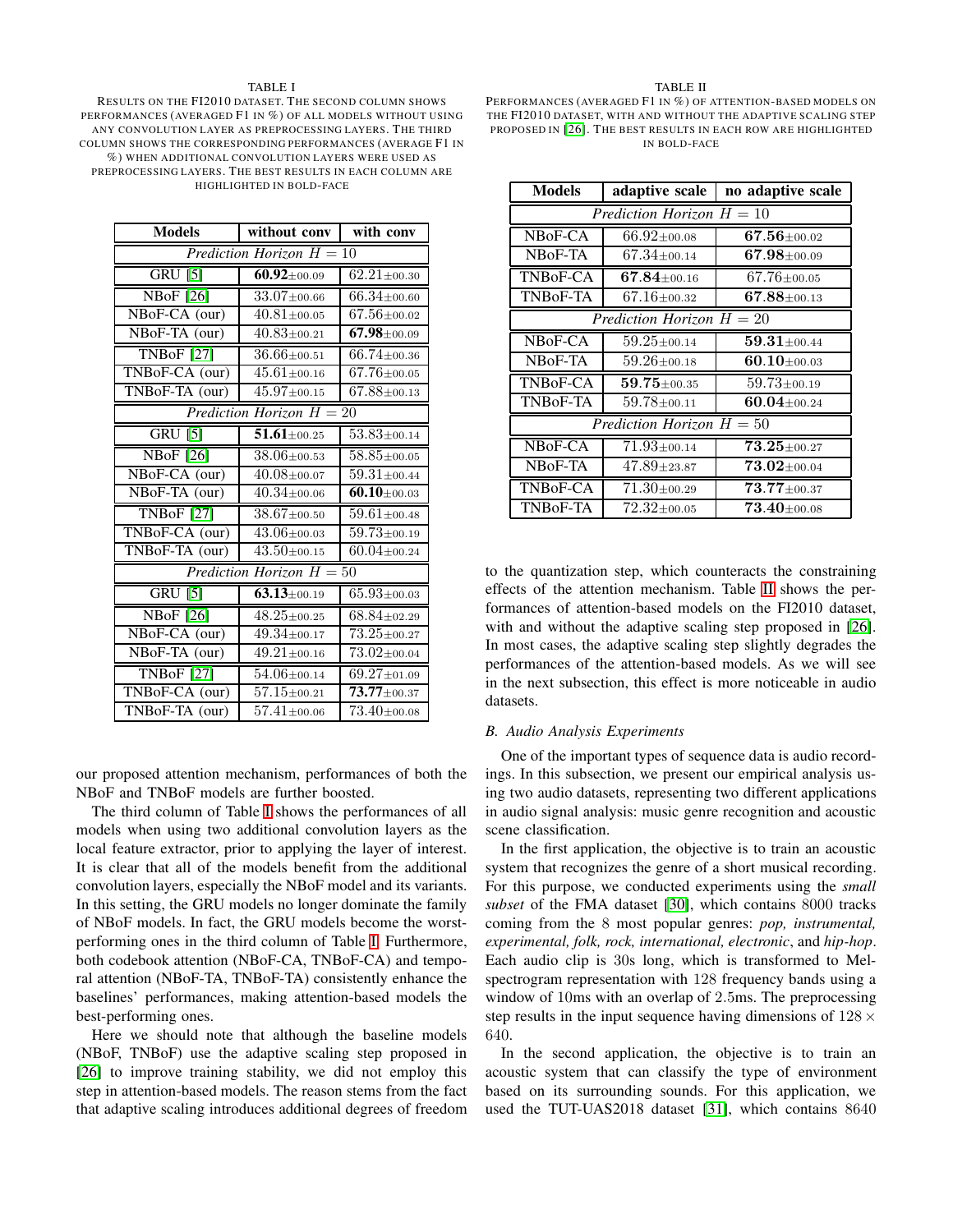#### TABLE III

<span id="page-6-0"></span>AUDIO ANALYSIS RESULTS OF FMA AND TUT-UAS2018 DATASETS. THE SECOND COLUMN SHOWS PERFORMANCES (TEST ACCURACY IN %) OF ALL MODELS WITHOUT USING ANY CONVOLUTION LAYER AS PREPROCESSING LAYERS. THE THIRD COLUMN SHOWS THE CORRESPONDING PERFORMANCES (TEST ACCURACY IN %) WHEN ADDITIONAL CONVOLUTION LAYERS WERE USED AS PREPROCESSING LAYERS. THE BEST RESULTS IN EACH COLUMN ARE HIGHLIGHTED IN BOLD-FACE.

| <b>Models</b>                      | without conv                           | with conv                                           |
|------------------------------------|----------------------------------------|-----------------------------------------------------|
| <b>FMA Dataset</b>                 |                                        |                                                     |
| $\overline{GRU}$ [5]               | $33.87 \pm 00.27$                      | $42.06 \pm 00.92$                                   |
| <b>NBoF</b> [26]                   | $35.65 \pm 01.41$                      | $38.83 \pm 01.83$                                   |
| $\overline{\text{NBo}}$ F-CA (our) | $\mathbf{38.29}{\scriptstyle\pm00.95}$ | $41.08 \pm 01.85$                                   |
| NBoF-TA (our)                      | $36.79 \pm 00.29$                      | $41.46 \pm 01.64$                                   |
| TNBoF[27]                          | $35.25 \pm 03.50$                      | $39.13 \pm 00.53$                                   |
| TNBoF-CA (our)                     | $37.29 \pm 00.66$                      | $\overline{\textbf{42.67}} \scriptstyle{\pm 01.23}$ |
| TNBoF-TA (our)                     | $36.50 \pm 01.49$                      | $42.58 \pm 00.91$                                   |
| <b>TUT-UAS2018 Dataset</b>         |                                        |                                                     |
| <b>GRU [5]</b>                     | $56.83{\scriptstyle \pm 00.78}$        | $56.89 \pm 00.93$                                   |
| <b>NBoF</b> [26]                   | $52.02 \pm 00.18$                      | $55.92 \pm 01.40$                                   |
| NBoF-CA (our)                      | $56.89 \pm 00.17$                      | $\mathbf{57.68} \scriptstyle{\pm 00.65}$            |
| NBoF-TA (our)                      | $56.09 \pm 00.25$                      | $57.63 \pm 00.30$                                   |
| <b>TNBoF</b> [27]                  | $52.62 \pm 00.78$                      | $55.30 \pm 00.13$                                   |
| TNBoF-CA (our)                     | $56.19 \pm 00.23$                      | $56.73 \pm 00.51$                                   |
| TNBoF-TA (our)                     | $56.34 \pm 00.62$                      | $57.33 \pm 00.20$                                   |

audio clips recorded from 10 urban acoustic scenes: *airport, shopping mall, metro station, street pedestrian, public square, street traffic, tram, bus, metro, park*. Similar to the FMA dataset, we also transformed each audio clip to Melspectrogram with 128 frequency bands using a window of 40ms with an overlap of 20ms, which results in the input sequence of size  $128 \times 500$ .

For both applications, we report the test accuracy as the performance metric. Experiment results on FMA and TUT-UAS2018 dataset are shown in Table [III.](#page-6-0) Performances of all models with and without using convolution layers for feature extraction are presented in the second and third columns, respectively.

In the FMA dataset, we can easily observe significant improvements in all models when using additional convolution layers. Without any convolution layer, the NBoF and TNBoF models outperform the GRU model on average, however, with larger variances. The order reverses when additional convolution layers were used: the GRU model enjoys a huge benefit from the preprocessing layers, outperforming the NBoF and TNBoF models. In both scenarios, i.e., with or without convolution layers, the proposed attention block greatly enhances the baseline NBoF and TNBoF models, making them the best performing models in this task.

In the TUT-UAS2018 dataset, while adding convolution layers leads to noticeable improvements for the baseline NBoF and TNBoF, we observe no similar improvement for the GRU

#### TABLE IV

<span id="page-6-1"></span>PERFORMANCES (TEST ACCURACY IN %) OF ATTENTION-BASED MODELS ON FMA AND TUT-UAS2018 DATASETS, WITH AND WITHOUT THE ADAPTIVE SCALING STEP PROPOSED IN [\[26\]](#page-9-10). THE BEST RESULTS IN EACH ROW ARE HIGHLIGHTED IN BOLD-FACE.

| <b>Models</b>       | adaptive scale                | no adaptive scale |
|---------------------|-------------------------------|-------------------|
| <b>FMA</b> Dataset  |                               |                   |
| NBoF-CA             | $38.37 \pm 02.04$             | $41.08 \pm 01.85$ |
| NBoF-TA             | $34.29 \pm 05.42$             | $41.46 \pm 01.64$ |
| TNBoF-CA            | $39.96{\scriptstyle\pm00.66}$ | $42.67 \pm 01.23$ |
| TNBoF-TA            | $40.21 \pm 00.16$             | $42.58 \pm 00.91$ |
| TUT-UAS2018 Dataset |                               |                   |
| NBoF-CA             | $40.57 \pm 14.36$             | $57.68 \pm 00.65$ |
| NBoF-TA             | $56.62 \pm 00.39$             | $57.63 \pm 00.30$ |
| TNBoF-CA            | $56.59 \pm 00.51$             | $56.73 \pm 00.51$ |
| TNBoF-TA            | $55.05{\scriptstyle\pm01.25}$ | $57.33 \pm 00.20$ |

<span id="page-6-2"></span>TABLE V AUDIO ANALYSIS RESULTS UNDER NOISY DATA SETTING. NO PREPROCESSING CONVOLUTION LAYER WAS USED IN THIS SETTING.

| <b>Models</b>                    | test accuracy     |  |
|----------------------------------|-------------------|--|
| <b>Noisy FMA Dataset</b>         |                   |  |
| $GRU$ [5]                        | $31.04 \pm 01.43$ |  |
| $\overline{\text{NBoF}}$ [26]    | $31.54 \pm 00.21$ |  |
| NBoF-IA (our)                    | $36.21 \pm 01.93$ |  |
| <b>TNBoF</b> [27]                | $30.71 \pm 00.87$ |  |
| TNBoF-IA (our)                   | $36.67 \pm 00.95$ |  |
| <b>Noisy TUT-UAS2018 Dataset</b> |                   |  |
| <b>GRU [5]</b>                   | $56.17 \pm 01.31$ |  |
| <b>NBoF</b> [26]                 | $41.73 \pm 12.66$ |  |
| NBoF-IA (our)                    | $56.79 \pm 00.86$ |  |
| <b>TNBoF</b> [27]                | $51.48 \pm 00.85$ |  |
| TNBoF-IA (our)                   | $56.04 \pm 00.42$ |  |

model. Similar to the FMA dataset, we observe consistent performance boost in the TUT-UAS2018 dataset by incorporating the proposed attention block to the NBoF and TNBoF models.

Similar to Section [IV-A,](#page-4-2) we also conducted experiments in FMA and TUT-UAS2018 datasets to analyze the effects of the adaptive scaling step proposed in [\[26\]](#page-9-10). The results are shown in Table [IV.](#page-6-1) The results obtained from both audio analysis tasks in Table [IV](#page-6-1) are consistent with what we observe from the stock movement prediction task in Table [II:](#page-5-1) although the adaptive scaling step can enhance NBoF and TNBoF models as demonstrated in [\[26\]](#page-9-10), the additional degrees of freedom introduced by this step negates the competition effects enforced by the attention mechanism, leading to performance degradation when combining both methods.

In order to evaluate how well the proposed input attention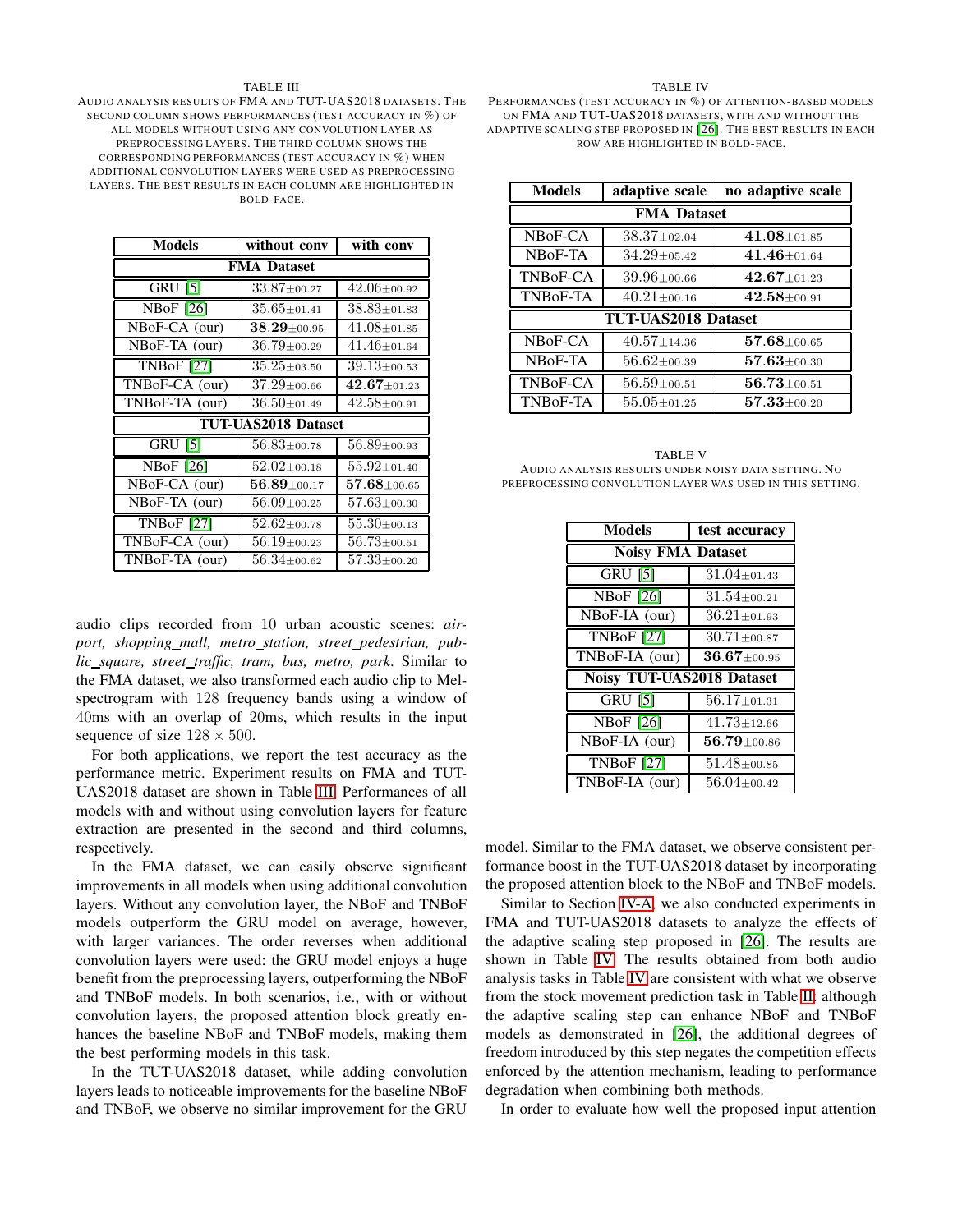<span id="page-7-0"></span>TABLE VI PERFORMANCE (AVERAGED F1) ON AF DATASET

| <b>Models</b>                 | F1                        |
|-------------------------------|---------------------------|
| $GRU$ [5]                     | $76.42 \pm 00.86$         |
| $\overline{\text{NBoF}}$ [26] | $\overline{78.15}$ ±00.82 |
| NBoF-CA (our)                 | $78.73 \pm 00.71$         |
| $NBoF-TA$ (our)               | $78.55 \pm 00.90$         |
| <b>TNBoF</b> [27]             | $78.27 \pm 01.02$         |
| TNBoF-CA (our)                | $78.71 \pm 00.92$         |
| TNBoF-TA (our)                | $79.52 \pm 00.81$         |

mechanism (NBoF-IA, TNBoF-IA) tackles noisy data, we simulated contaminated audio data by adding 10 synthetic frequency bands, which are generated by adding white noise to the averaged Mel coefficients. Here we should note that in this set of experiments, we did not use any convolution layers in order to gauge how well the layers of interests are resilient to noise. The results are shown in Table [V.](#page-6-2) As can be seen from Table [V,](#page-6-2) when moving from the noiseless to the noisy version of FMA and TUT-UAS2018 datasets, the accuracy of NBoF and TNBoF models dropped significantly. GRU models also exhibited similar behaviors, although the performance drops are less significant as compared to the NBoF and TNBoF. By incorporating the proposed input attention block to the NBoF and TNBoF models, we were able to achieve very similar performances compared to the noiseless scenario.

## *C. Medical Diagnosis Experiments*

Medical diagnosis, which plays a crucial role in ensuring human prosperity, is inherently an intricate process. The quality of the diagnosis is highly dependent on the expertise of the examiner. Since it takes several years and a great amount of resources to train human experts, medical diagnosis tools have been actively developed over the past decades to assist human examiners. In our empirical analysis using medical data, we investigated the effectiveness of the proposed models in diagnosing cardiovascular diseases using publicly available Electrocardiogram (ECG) and Phonocardiogram (PCG) signals.

The AF dataset focuses on the problem of atrial fibrillation detection from ECG recordings, which are provided as the development data (training set) in the Physionet/Computing in Cardiology Challenge 2017 [\[32\]](#page-9-16). The dataset contains 8528 single-lead ECG recordings lasting from 9 to 60 seconds. The objective of the challenge was to classify a given recording into one of the 4 classes: normal sinus rhythm, atrial fibrillation, alternative rhythm, and noise. We followed an experimental setup similar to [\[33\]](#page-9-17), which evaluates a given model using 5-fold cross-validation. Additionally, the recordings were clipped or padded so that they have a constant length of 30 seconds. Since a single lead ECG recording is only a univariate sequence, it is necessary to use convolution layers as preprocessing layers to extract higher-level features,

<span id="page-7-1"></span>TABLE VII PERFORMANCE (MEAN OF SENSITIVITY AND SPECIFICITY) ON PCG DATASET. THE HIGHER, THE BETTER.

| <b>Models</b>    | <b>Anomaly Detection</b> | <b>Quality Detection</b> |
|------------------|--------------------------|--------------------------|
| <b>GRU [5]</b>   | $90.08 \pm 00.68$        | $72.74 \pm 01.40$        |
| <b>NBoF</b> [26] | $50.31 \pm 00.42$        | $49.69 \pm 00.34$        |
| NBoF-CA (our)    | $88.09 \pm 00.25$        | $71.98 \pm 03.00$        |
| NBoF-TA (our)    | 89.32±01.02              | $72.57 \pm 02.20$        |
| TNBoF [27]       | $54.12{\pm}05.18$        | $53.40 \pm 04.21$        |
| TNBoF-CA (our)   | $88.68 \pm 00.95$        | $72.34 \pm 01.32$        |
| TNBoF-TA (our)   | $88.81 \pm 01.07$        | $69.45 \pm 00.89$        |

before the NBoF or GRU layers. To tackle the imbalanced nature of the training set, we scaled the loss term associated with each class, with the factor inversely proportional to the

number of samples in that class.

PCG signal is often used in ambulatory diagnosis in order to evaluate the heart hemodynamic status and detect potential cardiovascular problems. The data used in our experiments come from the training set provided in the Physionet/Computing in Cardiology Challenge 2016 [\[34\]](#page-9-18). The objective of the challenge is to develop an automatic classification method for the anomaly (normal versus abnormal) and quality (good versus bad) detection given a PCG recording.

Since the length of the recordings varies greatly, from 5 to 120 seconds, we generated 5s segments from the recordings for training the models; during the test phase, the models were used to classify 5s sub-segments (with 4s overlap) of a given recording, and the overall label is inferred from the averaged classification of the sub-segments. PCG signal captures the acoustic nature of the heart sound; thus, we extracted Melspectrogram with 24 frequency bands, using a window of 25ms with an overlap of 10ms to represent each segment. With a smaller size compared to the AF dataset, we only employed a 3-fold cross-validation protocol for this problem. Further details regarding our experimental setup in AF and PCG datasets are provided in the Appendix.

Table [VI](#page-7-0) shows the averaged F1 score, a metric adopted by the database [\[32\]](#page-9-16), of all models on the AF dataset. In Table [VII,](#page-7-1) we show the anomaly and quality detection performance. The performance metric used by the database [\[34\]](#page-9-18) is calculated as the mean of sensitivity and specificity scores. In the AF dataset, the averaged F1 scores obtained from the baseline NBoF and TNBoF models are significantly higher than the one obtained from the recurrent model. Although the improvement margins for the NBoF model are minor in Table [VI,](#page-7-0) both the NBoF and TNBoF models enjoy increases in performance when using the proposed attention blocks. The consistent performance gain produced by the attention blocks can also be observed in the PCG dataset in Table [VII.](#page-7-1) In this dataset, while the NBoF and TNBoF models score far below the GRU model, the attention-based models perform nearly as well as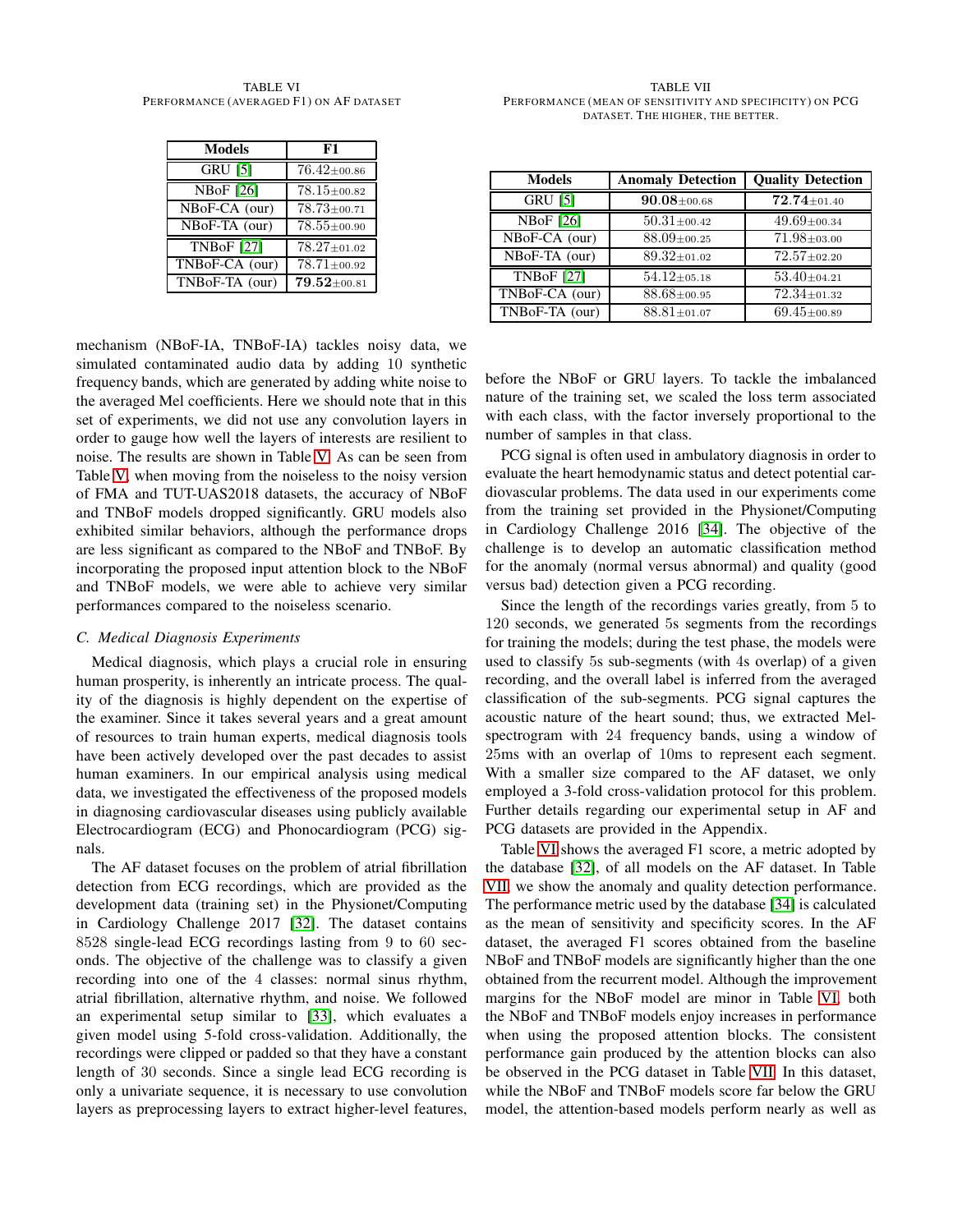<span id="page-8-15"></span>the recurrent model.

## V. CONCLUSIONS

In this paper, we proposed 2D-Attention, a generic attention mechanism for data represented in the form of matrices. The proposed attention computation can be used in a plug-and-play manner, and can be updated jointly with other components in a computation graph. Using the proposed attention block, we further proposed three variants of the Neural Bag-of-Features model when learning with sequence data. Our extensive experiments in financial forecasting, audio analysis and medical diagnosis demonstrated that the proposed attention consistently led to performance gains for the Neural Bag-of-Features models. Since 2D-Attention is a generic attention computation method for matrices, investigating its efficacy in other neural network models is an interesting research direction in the future works.

### VI. ACKNOWLEDGEMENT

This project has received funding from the European Union's Horizon 2020 research and innovation programme under grant agreement No 871449 (OpenDR). This publication reflects the authors views only. The European Commission is not responsible for any use that may be made of the information it contains.

#### APPENDIX

In all of our experiments, we used ADAM optimizer for stochastic optimization. Weight decay (0.0001) or max-norm constraint (4.0) was used to for regularization. In addition, dropout (0.2) was applied to the output of the layer before the classification layer. In all models, before the output layer, there is a fully-connected layer with 512 neurons. For NBoF, TNBoF and the attention models, we used 256 codewords in the quantization layer. Correspondingly, the number of units in GRU model was set to 256. Details that are specific to each experiment are provided below:

- *Financial Forecasting Experiments*: All models were trained for 80 epochs, with the initial learning rate set to 0.001. The learning rate was decreased by a factor of 0.1 at epoch 11 and 51. We followed [\[10\]](#page-8-9) and scaled the loss term associated with each class with a factor that is inversely proportional to the number of samples of each class to counter the effect of class imbalanced. In experiments that used convolution layers as preprocessing layers, we used two 1D convolution layers, each of which has 64 filters with the filter size set to 5 and the stride set to 1. Batch normalization was used after each convolution layer, followed by the ReLU activation.
- *Audio Analysis Experiments*: The setup is similar to the financial forecasting experiments, except for the configuration of convolution layers: four 1D convolution layers with the filter size of 5 were used; the first two convolution layers have 32 filters, which are followed by a max-pooling layer to reduce the temporal dimension by half. The last two convolution layers have 64 filters. After

each convolution layer, we applied batch normalization, followed by ReLU activation.

• *Medical Diagnosis Experiments*: in both AF and PCG datasets, all models were trained for 90 epochs, with the initial learning rate set to 0.001, which was decreased to 0.0001 at epoch 11, then to 0.00001 at epoch 71. For the AF dataset, we adopted the convolution architecture proposed in [\[33\]](#page-9-17) as the first computation block in all models. For PCG dataset, we used five 1D convolution layers with the filter size set to 3 as the preprocessing layers: the first two layers have 32 filters with strides of 1; the third layer has 64 filters with strides of 2; the fourth layer has 64 filters with strides of 1; the last layer has 128 filters with strides of 2. After each convolution layer, we applied batch normalization, followed by ReLU activation.

#### **REFERENCES**

- <span id="page-8-0"></span>[1] D. T. Tran, M. Magris, J. Kanniainen, M. Gabbouj, and A. Iosifidis, "Tensor representation in high-frequency financial data for price change prediction," in *2017 IEEE Symposium Series on Computational Intelligence (SSCI)*, pp. 1–7, IEEE, 2017.
- <span id="page-8-1"></span>[2] A. Ntakaris, M. Magris, J. Kanniainen, M. Gabbouj, and A. Iosifidis, "Benchmark dataset for mid-price forecasting of limit order book data with machine learning methods," *Journal of Forecasting*, vol. 37, no. 8, pp. 852–866, 2018.
- <span id="page-8-2"></span>[3] A. Graves, A.-r. Mohamed, and G. Hinton, "Speech recognition with deep recurrent neural networks," in *2013 IEEE international conference on acoustics, speech and signal processing*, pp. 6645–6649, IEEE, 2013.
- <span id="page-8-3"></span>[4] D. Stowell, D. Giannoulis, E. Benetos, M. Lagrange, and M. D. Plumbley, "Detection and classification of acoustic scenes and events," *IEEE Transactions on Multimedia*, vol. 17, no. 10, pp. 1733–1746, 2015.
- <span id="page-8-4"></span>[5] K. Cho, B. Van Merriënboer, C. Gulcehre, D. Bahdanau, F. Bougares, H. Schwenk, and Y. Bengio, "Learning phrase representations using rnn encoder-decoder for statistical machine translation," *arXiv preprint arXiv:1406.1078*, 2014.
- <span id="page-8-5"></span>[6] D. Bahdanau, K. Cho, and Y. Bengio, "Neural machine translation by jointly learning to align and translate," *arXiv preprint arXiv:1409.0473*, 2014.
- <span id="page-8-6"></span>[7] E. Slutzky, "The summation of random causes as the source of cyclic processes," *Econometrica: Journal of the Econometric Society*, pp. 105– 146, 1937.
- <span id="page-8-7"></span>[8] G. C. Tiao and G. E. Box, "Modeling multiple time series with applications," *journal of the American Statistical Association*, vol. 76, no. 376, pp. 802–816, 1981.
- <span id="page-8-8"></span>[9] D. T. Tran, M. Gabbouj, and A. Iosifidis, "Multilinear class-specific discriminant analysis," *Pattern Recognition Letters*, vol. 100, pp. 131– 136, 2017.
- <span id="page-8-9"></span>[10] D. T. Tran, A. Iosifidis, J. Kanniainen, and M. Gabbouj, "Temporal attention-augmented bilinear network for financial time-series data analysis," *IEEE transactions on neural networks and learning systems*, vol. 30, no. 5, pp. 1407–1418, 2018.
- <span id="page-8-10"></span>[11] Y. LeCun, L. Bottou, Y. Bengio, and P. Haffner, "Gradient-based learning applied to document recognition," *Proceedings of the IEEE*, vol. 86, no. 11, pp. 2278–2324, 1998.
- <span id="page-8-11"></span>[12] N. Passalis and A. Tefas, "Neural bag-of-features learning," *Pattern Recognition*, vol. 64, pp. 277–294, 2017.
- <span id="page-8-12"></span>[13] B. Zhao, H. Lu, S. Chen, J. Liu, and D. Wu, "Convolutional neural networks for time series classification," *Journal of Systems Engineering and Electronics*, vol. 28, no. 1, pp. 162–169, 2017.
- <span id="page-8-13"></span>[14] N. Passalis, A. Tsantekidis, A. Tefas, J. Kanniainen, M. Gabbouj, and A. Iosifidis, "Time-series classification using neural bag-of-features," in *2017 25th European Signal Processing Conference (EUSIPCO)*, pp. 301–305, IEEE, 2017.
- <span id="page-8-14"></span>[15] S. Lazebnik, C. Schmid, and J. Ponce, "Beyond bags of features: Spatial pyramid matching for recognizing natural scene categories," in *2006 IEEE Computer Society Conference on Computer Vision and Pattern Recognition (CVPR'06)*, vol. 2, pp. 2169–2178, IEEE, 2006.